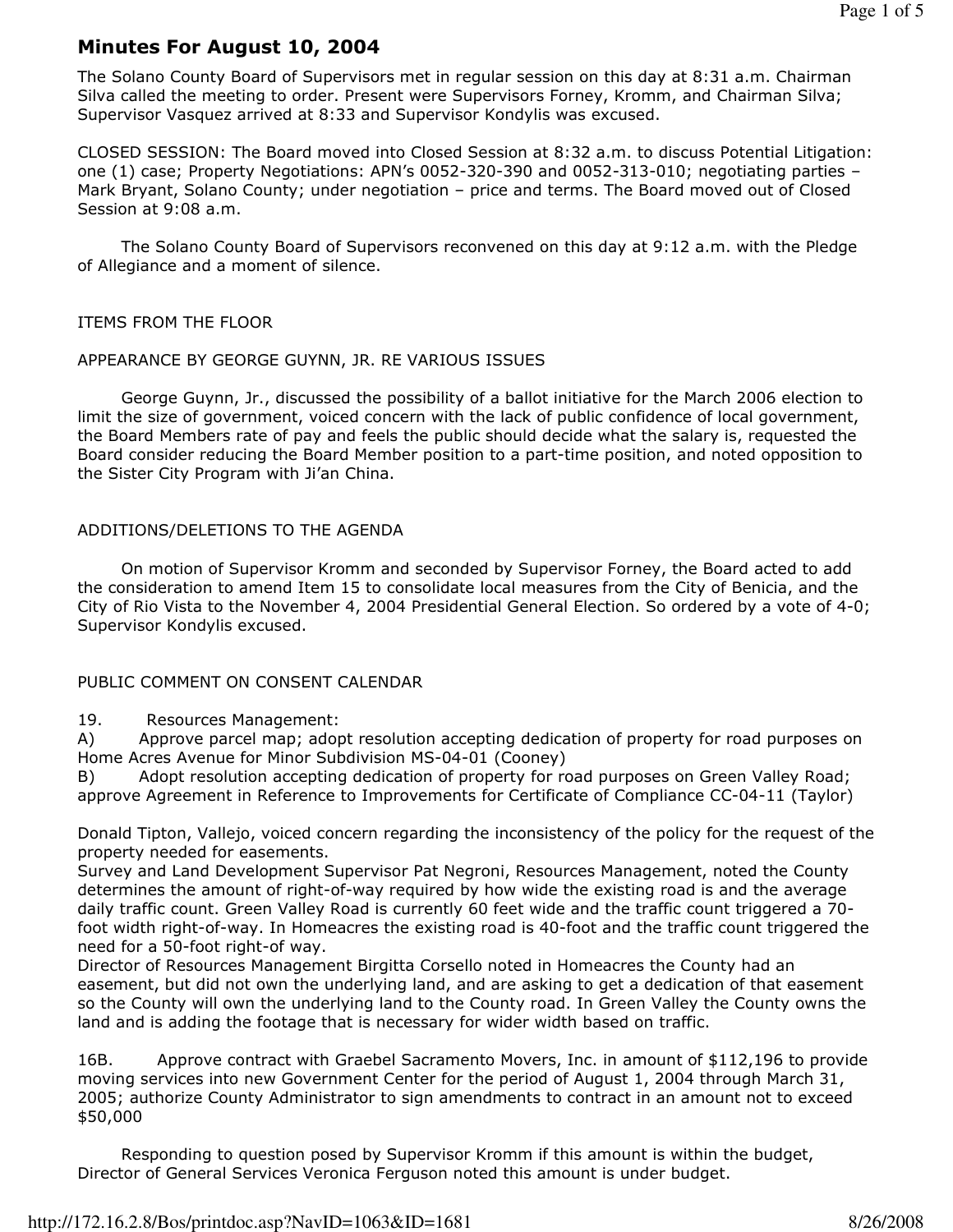### APPROVAL OF AGENDA

On motion of Supervisor Vasquez and seconded by Supervisor Forney, the Board acted to approve the submitted Agenda, incorporated herein by reference, with the following modifications:

15A. Approval to consolidate City of Benicia, City of Dixon, City of Rio Vista, City of Suisun City, City of Vacaville, River Delta Unified School District, Solano Community College District, San Joaquin Delta Community College District, Los Rios Community College District, Benicia Unified School District and the Solano Transportation Improvement Authority with November 2, 2004 Presidential General Election and to add two additional measures to the November 4, 2004 Presidential General Election at the request of the City of Benicia and the City of Rio Vista changes added to the Consent Calendar.

20. Approve two year contract for security services for Fairfield Civic Center Library and John F. Kennedy Library in Vallejo with Ligouri Associates for the period July 1, 2004 through June 30, 2006 in an amount not to exceed \$133,000 annually; authorize Director of Library Services to sign contract, removed from the Consent Calendar.

East Vallejo Fire Protection District:

21. County Administrator's Office:

 Approval to execute the audit package for East Vallejo Fire Protection District for the fiscal years ending June 30, 2003 and June 30, 2004, removed from the Consent Calendar.

So ordered by a vote of 4-0; Supervisor Kondylis excused.

### CONSENT CALENDAR

On motion of Supervisor Vasquez and seconded by Supervisor Kromm, the Board acted to approve the following Consent Calendar items by a vote of 4-0; Supervisor Kondylis excused.

14. ORDINANCE NO. 1650 AMENDING CHAPTER 22 OF THE SOLANO COUNTY CODE RELATING TO PURCHASING, adopted. (see Ordinance Book)

15A. CONSOLIDATION OF CITY OF BENICIA, CITY OF DIXON, CITY OF RIO VISTA, CITY OF SUISUN CITY, CITY OF VACAVILLE, RIVER DELTA UNIFIED SCHOOL DISTRICT, SOLANO COMMUNITY COLLEGE DISTRICT, SAN JOAQUIN DELTA COMMUNITY COLLEGE DISTRICT, LOS RIOS COMMUNITY COLLEGE DISTRICT, BENICIA UNIFIED SCHOOL DISTRICT AND THE SOLANO TRANSPORTATION IMPROVEMENT AUTHORITY WITH NOVEMBER 2, 2004 PRESIDENTIAL GENERAL ELECTION, as outlined in the Agenda Submittal from Department of Information Technology/Registrar of Voters dated August 10, 2004, incorporated herein by reference, approved.

15B. ELECTION DIVISION OF INFORMATION TECHNOLOGY TO SUBMIT APPLICATION RE HELP AMERICA VOTE ACT, as outlined in the Agenda Submittal from Department of Information Technology/Registrar of Voters dated August 10, 2004, incorporated herein by reference, approved and Chief Information Officer/Registrar of Voters authorized to accept grant if awarded.

16A. AGREEMENT WITH DPS CONSTRUCTION & ENGINEERING, FAIRFIELD, RE CAT ADOPTION CENTER PROJECT, 2510 CLAYBANK ROAD, FAIRFIELD, as outlined in the Agenda Submittal from General Services dated August 10, 2004, incorporated herein by reference, approved and Chairman authorized to sign said contract on behalf of Solano County; General Services Director authorized to sign any amendments to Agreement.

 USE OF ACCUMULATED CAPITAL OUTLAY FUNDS IN THE AMOUNT OF \$12,514 TO SUPPORT CAT ADOPTION CENTER PROJECT, as outlined in the Agenda Submittal from General Services dated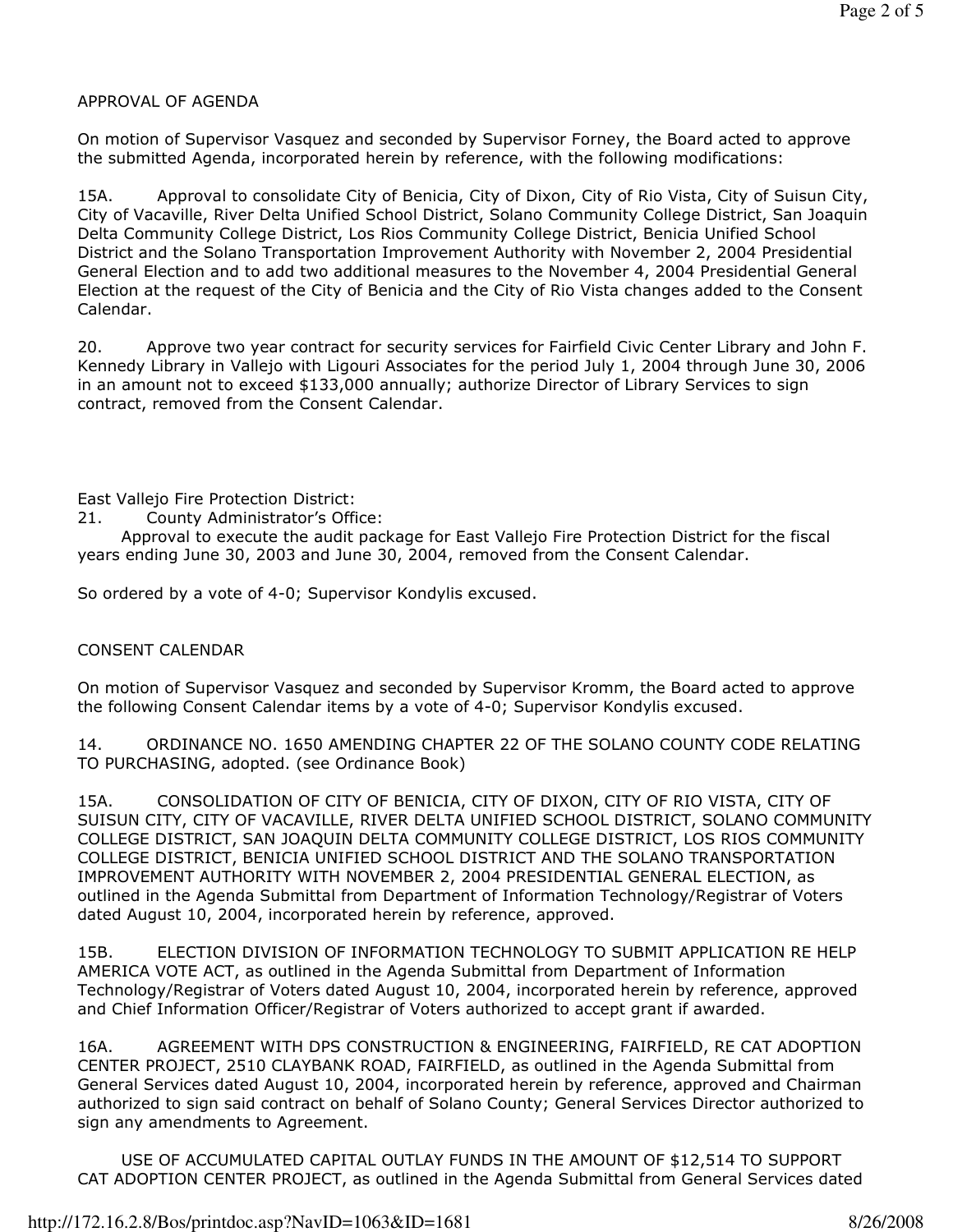August 10, 2004, incorporated herein by reference, approved.

16B. AGREEMENT WITH GRAEBEL SACRAMENTO MOVERS, INC. RE MOVING SERVICES INTO NEW GOVERNMENT CENTER, as outlined in the Agenda Submittal from General Services dated August 10, 2004, incorporated herein by reference, approved and Chairman authorized to sign said contract on behalf of Solano County and County Administrator authorized to sign amendments to contract in an amount not to exceed \$50,000.

17. RESOLUTION NO. 2004-153 DECLARING AUGUST 2004 AS WORLD BREASTFEEDING MONTH, adopted. (see Resolution Book)

18. FEDERAL ANNUAL CERTIFICATION REPORT WITH UNITED STATES DEPARTMENT OF TREASURY AND DEPARTMENT OF JUSTICE FOR FISCAL YEAR ENDING JUNE 30, 2004, as outlined in the Agenda Submittal from the District Attorney dated August 10, 2004, incorporated herein by reference, approved and Chairman authorized to sign said contract on behalf of Solano County.

19A. RESOLUTION NO 2004-154 ACCEPTING LAND FOR ROAD PURPOSES FROM JOHN COONEY, AND AUTHORIZING ITS RECORDATION IN ACCORDANCE WITH CHAPTER 26 OF THE SOLANO COUNTY CODE, adopted. (see Resolution Book)

19B. RESOLUTION NO. 2004-155 ACCEPTING PROPERTY FOR ROAD PURPOSES FROM RIDLEY TAYLOR, AUTHORIZING ITS RECORDATION IN ACCORDANCE WITH CHAPTER 26 OF THE SOLANO COUNTY CODE AND ACCEPTING THE AGREEMENT IN REFERENCE TO IMPROVEMENTS FOR CERTIFICATE OF COMPLIANCE CC-04-11, adopted. (see Resolution Book)

# **ORDERS**

20. TWO YEAR AGREEMENT WITH LIGOURI ASSOCIATES RE SECURITY SERVICES FOR FAIRFIELD CIVIC CENTER LIBRARY AND JOHN F. KENNEDY LIBRARY, APPROVED

The Board was provided with an Agenda Submittal from the Library dated August 10, 2004, incorporated herein by reference, regarding security services.

Donald Tipton, Vallejo expressed concern with the number of years this contract has gone on, feels an RFP should be done, and questioned why the Library is maintaining security, and why only at these two libraries?

Responding to questions posed by Supervisor Kromm regarding why an RFP was not done, Director of Library Services Ann Cousineau noted there have been security services at the JFK Library for over seventeen years, problems with other security services and police cadets prior to Ligouri Services doing the security. Ms. Cousineau discussed the need for security in downtown Vallejo, the Courts recommending Ligouri in 1995 and the excellent job they have done, Ligouri staff are police officers with extensive training, and noted the depth and experience that Ligouri has that none of the other security firms has. At the Fairfield Library we began experiencing the same types of problems so we added security there.

Supervisor Kromm noted the excellent references Ligouri has, but voiced concern with staying with the same contractor for such a long time without opening up the bidding process, and suggested putting together an RFP or an RFQ process the next go round, responding Ms. Cousineau agreed to do an RFP in the future.

On motion of Supervisor Kromm and seconded by Supervisor Vasquez, the Board acted to approve the agreement with Ligouri Associates and to authorize the Director of Library Services to sign said contract on behalf of Solano County. So ordered by a vote of 4-0; Supervisor Kondylis excused.

SPECIAL DISTRICTS GOVERNED BY THE BOARD OF SUPERVISORS: East Vallejo Fire Protection District:

21. EXECUTION OF AUDIT PACKAGE FOR EAST VALLEJO FIRE PROTECTION DISTRICT (EVFPD) FOR THE FISCAL YEARS ENDING JUNE 30, 2003 AND JUNE 30, 2004, CONTINUED

The Board was provided with an Agenda Submittal from County Administrator's Office dated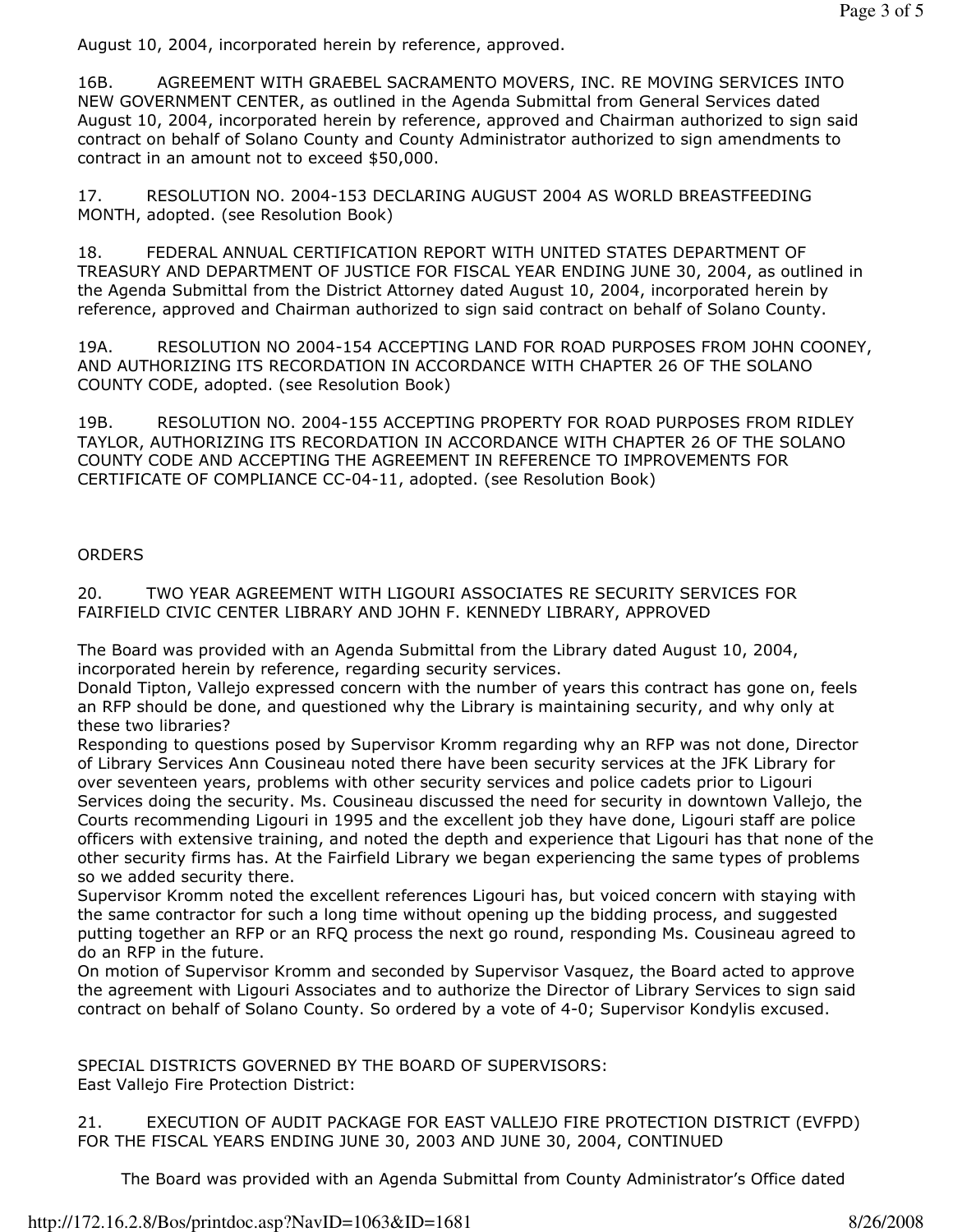August 10, 2004, incorporated herein by reference, regarding an audit of the EVFPD.

 Responding to questions posed by Supervisor Kromm since there are no ongoing operational expenses, the money is all transferred to the City of Vallejo Fire Department, why an audit is done, Charlene Ping, County Administrator's Office, noted there are a few administrative costs for the EVFPD, and noted the \$2,500 audit fee is determined by the County Auditor.

 County Counsel Dennis Bunting noted the mandated requirement to do audits and the provision for every 2 or 5 years based on the financial threshold as set by the Board.

There was consensus to bring this item back to allow time to explore the options.

## 23. NEGATIVE DECLARATION OF ENVIRONMENTAL IMPACT, ADOPTED

RESOLUTION NO. 2004-156 APPROVING GENERAL PLAN AMENDMENT G-04-01, ADOPTED

ORDINANCE NO 1651 AMENDING CHAPTER 28, SECTION 28-15 OF THE SOLANO COUNTY CODE TO REZONE PROPERTIES IN THE UNINCORPORATED CORDELIA AND ROCKVILLE AREAS FROM HIGHWAY COMMERCIAL CH AND RESIDENTIAL ESTATE RE1/3 TO NEIGHBORHOOD COMMERCIAL CN; EXCLUSIVE AGRICULTURE A-10 AND RESIDENTIAL ESTATE RE-1 TO PARK P; EXCLUSIVE AGRICULTURE A-20 TO RURAL RESIDENTIAL RR-2 ½ AND RESIDENTIAL ESTATE RE-1 TO EXCLUSIVE AGRICULTURE A-20, ADOPTED

Principal Planner Harry Englebright, Department of Resources Management, reviewed the information contained in the Agenda Submittal from his department dated August 10, 2004, incorporated herein by reference, regarding General Plan Amendments and rezoning in the Cordelia and Rockville areas.

Responding to questions posed by Supervisor Kromm regarding proposed alternative lanes for the truck scales by Solano Transportation Authority in the area being rezoned to Highway Commercial, and whether the Board can restrict development plans, Mr. Englebright noted until there is a rightof-way identified and the process has started to acquire the land the County can not stop someone from developing the property. County Counsel Dennis Bunting noted that if the Board tried to stop development it would create a potential for an inverse condemnation claim.

Mr. Englebright continued his presentation outlining the changes for the Rockville area. Responding to questions posed by Supervisor Vasquez regarding rezoning Rockville Cemetery to Public Facilities, Mr. Englebright noted it had been rezoned from Residential Estate back to Exclusive Ag District, none of the County cemeteries are designated Public Facilities.

Director of Resources Management Birgitta Corsello discussed the changes to zoning for cemeteries. Responding to questions posed by Supervisor Kromm regarding zoning of the Old Burgundy Farms Stables, rezoning of the White Wing property to Rural Residential 2 ½ to 10 acres per unit, and what the current density is in each of the areas, Mr. Englebright noted the area is zoned under the park district and discussed designations that would include stables. The White Wing property is currently zone Exclusive Ag and discussed an application for rezoning that property for development, and noted that A-20 is used as a holding zone for development. Mr. Englebright noted he did not know the current number of units in each area, but noted this is the theoretical holding capacity of the General Plan, but through zoning and development requirements you probably will never meet that full holding capacity.

There was a short discussion regarding sewer connections on properties fronting Suisun Valley Road and LAFCO policies.

Mr. Englebright noted under the Neighborhood Commercial and the Business Professional Office designation two policies are being added relative architectural character of any future development, and development in Cordelia would be developed consistent with the City of Fairfield's Development Standards for landscaping and parking. The Planning Commission has recommended deleting the West Central Plan from the General Plan.

Chairman Silva opened the Public hearing.

Dolores Johnson, Rockville, requested the Board deny this action since it is not consistent with two of the General Plan policies, and that State Law requires all policies must be consistent with all elements of the General Plan. Ms. Johnson discussed Measure A requiring anything municipal must be in the city, the County can not provide water or sewer treatment, and feels this plan can not be executed without annexing the area to the City of Fairfield. Ms. Johnson voiced concern that public meetings were not held with the affected areas prior to the Planning Commission meeting, that the plan was completed prior to public input, and requested the plan be rejected at this time. Gail Bechtle, Cordelia, discussed her home built in 1899 and the extensive work they have done on the home as with other homes in Old Town Cordelia, noted the need for design standards that will